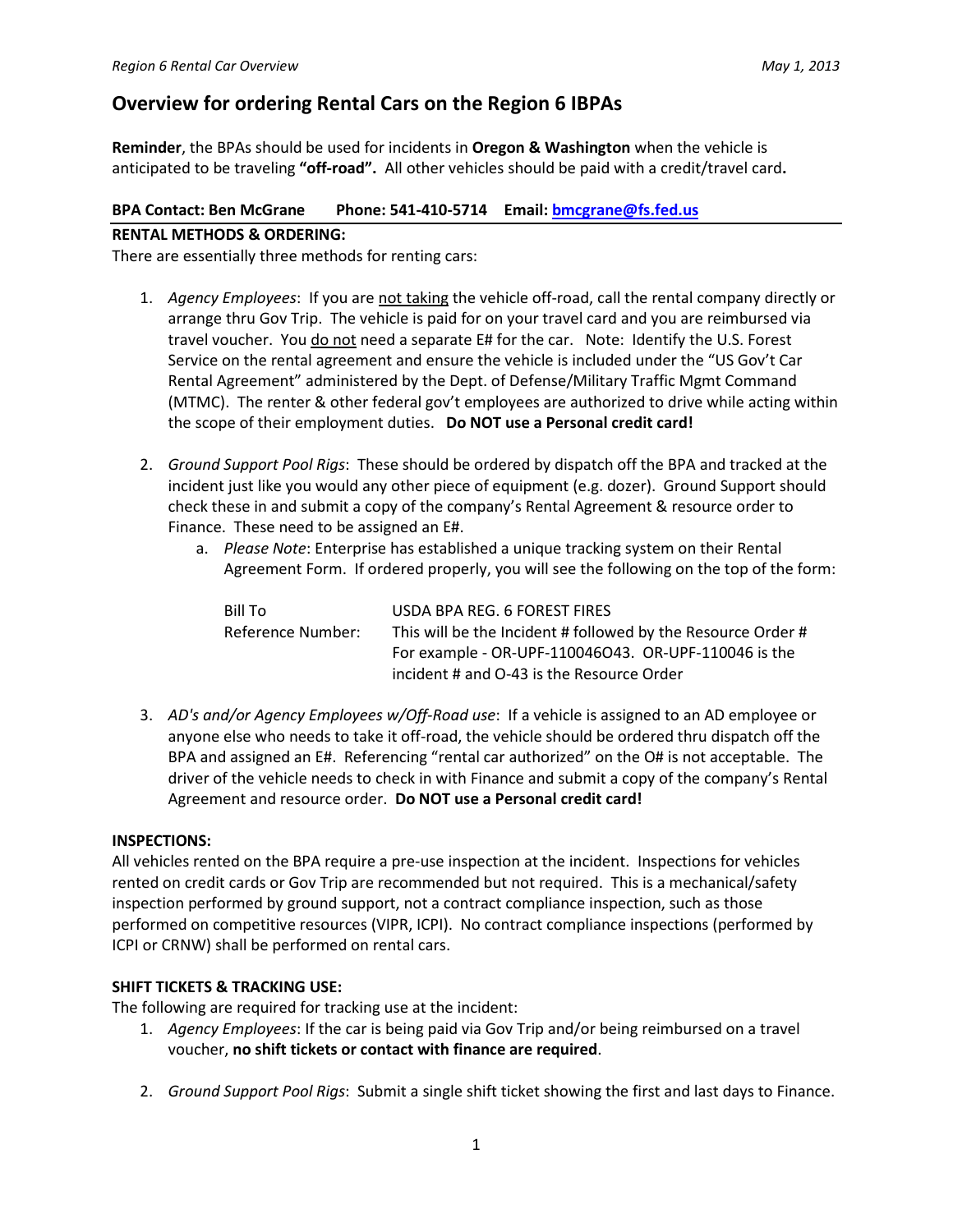3. AD's and/or Off-Road use: Submit a single shift ticket showing the first and last days to Finance.

## FUELING:

With the assumption that the fuel tender accepts credit cards, the following are recommendations for purchasing fuel from a fuel tender at the incident:

- 1. Agency Employees: If the car is being paid via Gov Trip and/or being reimbursed on a travel voucher, pay the fuel tender directly with your travel card and claim on your travel voucher.
- 2. Ground Support Pool Rigs: These are considered "exceptions" for paying the fuel tender with a credit card. Ground Support and the PROC or Buying Team should establish a method to pay the fuel for these vehicles. Its recommended that Ground Support provide the fuel tender a list of E#s that are in the pool. The fuel tender can keep a log of these purchases and the PROC or Buying Team can make the payments.
- 3. AD's and/or Off-Road use: Same as Ground Support Pool Rigs above. Drivers of these vehicles need to coordinate with Ground Support to ensure they are added to the approved list. Agency employees using this agreement SHALL purchase all fuel using their govt. travel card, and voucher for reimbursement.

Note: It's recommended that the fuel tender is provided an abbreviated list of who (E# or O#) is allowed to get fuel WITHOUT a card, and emphasizing that any exceptions need to be approved by Finance. The fuel tender operators are instructed not to make ANY exceptions until approved by finance.

#### DEMOBILIZATION AND PAYMENT DOCUMENTATION:

The following is recommended when demobing from the incident; please note there is additional guidance on Reassignments below:

- 1. Agency Employees (not utilizing this agreement): Return the vehicle to the company, pay with your travel card, and claim on travel voucher for reimbursement.
- 2. Ground Support Pool Rigs: Ground Support and Finance should coordinate the demob schedule. Completed "Finance Packages" for each vehicle will be sent to:

R6 Fire & Aviation Contracting Team Redmond Air Center 1740 SE Ochoco Way Redmond, OR 97756 ATTN: Rental Car Payments

3. AD's and/or Off-Road use: Same as Ground Support Pool Rigs above.

**IMPORTANT:** A separate payment package for each incident (that a rental is re-assigned to) needs to be submitted to the address listed above.

#### PAYMENT PACKAGE DOCUMENTATION

- Shift tickets (at a minimum need to have one for first & last days)
- Resource Order
- Mechanical/Physical inspection (pre and post)